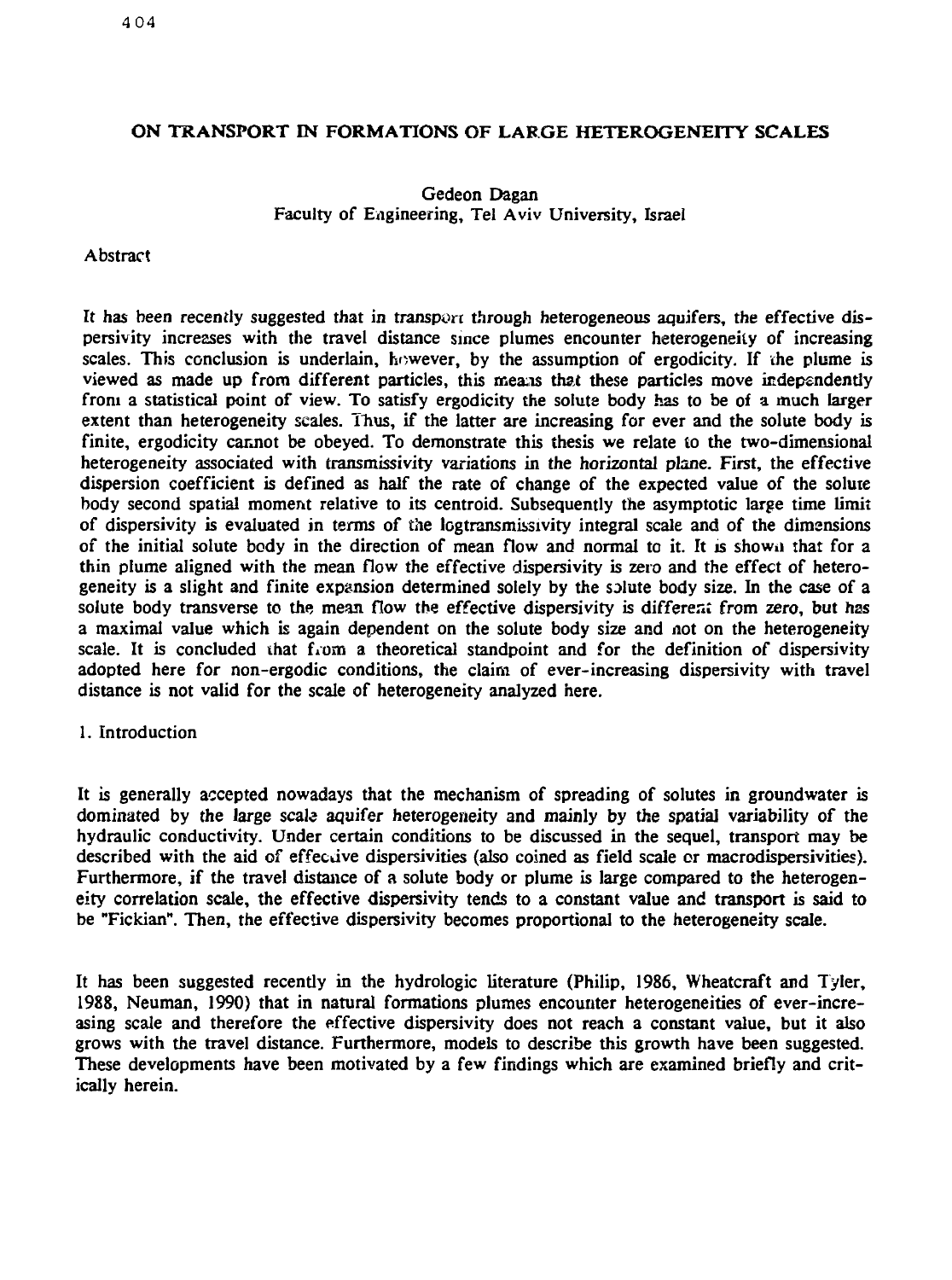(i) *Inspection of outcrops.* Field geologists find sometimes that outcrops of consolidated formations display a kind of self-similar increase of heterogeneity features, as the dimension of the sample is expanded. This qualitative finding has led to the hypothesis that larger and larger scales are encountered as the size of the formation scanned by the plume grows. I find this extrapolation quite questionable for the simple reason that there is a natural upper bound to this type of heterogeneity, namely the formation thickness. Indeed, aquifers are generally shallow, with thickness of the order of tens to hundreds of meters while the horizontal extent is of kilometers to tens of kilometers. While the regional scale of transmissivity variation in the plane may be quite large, the scale of heterogeneity showing up in outcrops is limited as a fraction of the thickness.

(ii) *Summary of field experiments.* Numerous field experiments of transport have been conducted in the past. Unfortunately, in most of them neither the aquifer heterogeneous properties nor the concentration distribution have been monitored in sufficient detail to permit determining the relationship between them. It is only recently that carefully monitored experiments have been conducted at the expense of considerable efforts and it is precisely one of the aims of the present conference to review these tests. At any rate, Gelhar et al (1985) have compiled the various values of dispersivities in the literature, determined by different methods. Their main finding is represented in their Figure 2-6 (also reproduced by Gelhar, 1986) in which the effective longitudinal dispersivity  $\alpha_{\text{L}}$  is plotted against the travel distance L. This important work, summarizing findings in tens of aquifers over the world, indicates a trend of increase of  $\alpha_L$  with L. One may be tempted to draw a kind of universal curve relating  $\alpha_L$  to L through the points of the figure cf Gelhar et al, as suggested by Neuman (1990). It seems that such an attempt is speculative for the following few reasons. First, to assume that dispersivities compiled from various aquifers apply to transport in each aquifer separately seems to be quite far-reaching. Secondly, the points in Gelhar et al (1985) display a large spread in the large L zone. Thus, for  $L \approx 10^4$  m,  $\alpha_r$  varies between a few meters to hundreds meters. Thirdly and most important, as pointed out by the authors, many of the findings are *of low* reliability. To illustrate this point I shall discuss briefly the article by Wood (1981), which produced the extreme point of the figure, for L=10<sup>s</sup> m. The dispersivity was calibrated for the transport of a natural tracer (Na) in the Aquia aquifer in Southern Maryland. The following assumptions were adopted: (i) the transport process started around  $8x10<sup>4</sup>$  years ago, (ii) the source location was hypothesized at the zone of contact with sea water, (iii) transport takes place in a hypothetical one-dimensional column, (iv) the flow is steady and uniform with velocity determined from present head and transmissivity measurements, (v) the concentrations were taken as uniform over the depth and measured at a few points and interpolated in the plane and (vi) the solute is assumed to be conservative. Under these assumptions a best fit between the theoretical solution and the measured concentrations is achieved for longitudinal dispersivities between 5600 m and 40000 m (the latter value has not been plotted by Gelhar et al, 1985). The author himself (Wood, 1981) expresses serious reservations about the results for a few reasons: possible solute transfer to the low conductivity formations adjacent to the Aquia aquifer is neglected and exchange sites are assumed to be uniformly distributed "which is very unlikely" and "this fails to separate hydrodynamic dispersion from nonhomogeneous distribution of exchange sites". These question marks and the assumption of ID steady and uniform flow for or exchange sites. I nese yrs, on one hand, and the huge disparity of inferred *aL* values, make a period of around TV-

(iii) *Theoretical considerations.* From a theoretical standpoint it is possible to arrive at the conclusion that dispersivity is increasing with travel distance if unbounded correlation scales are present in the system or even if they are finite, but large compared to the travel distance of the plume.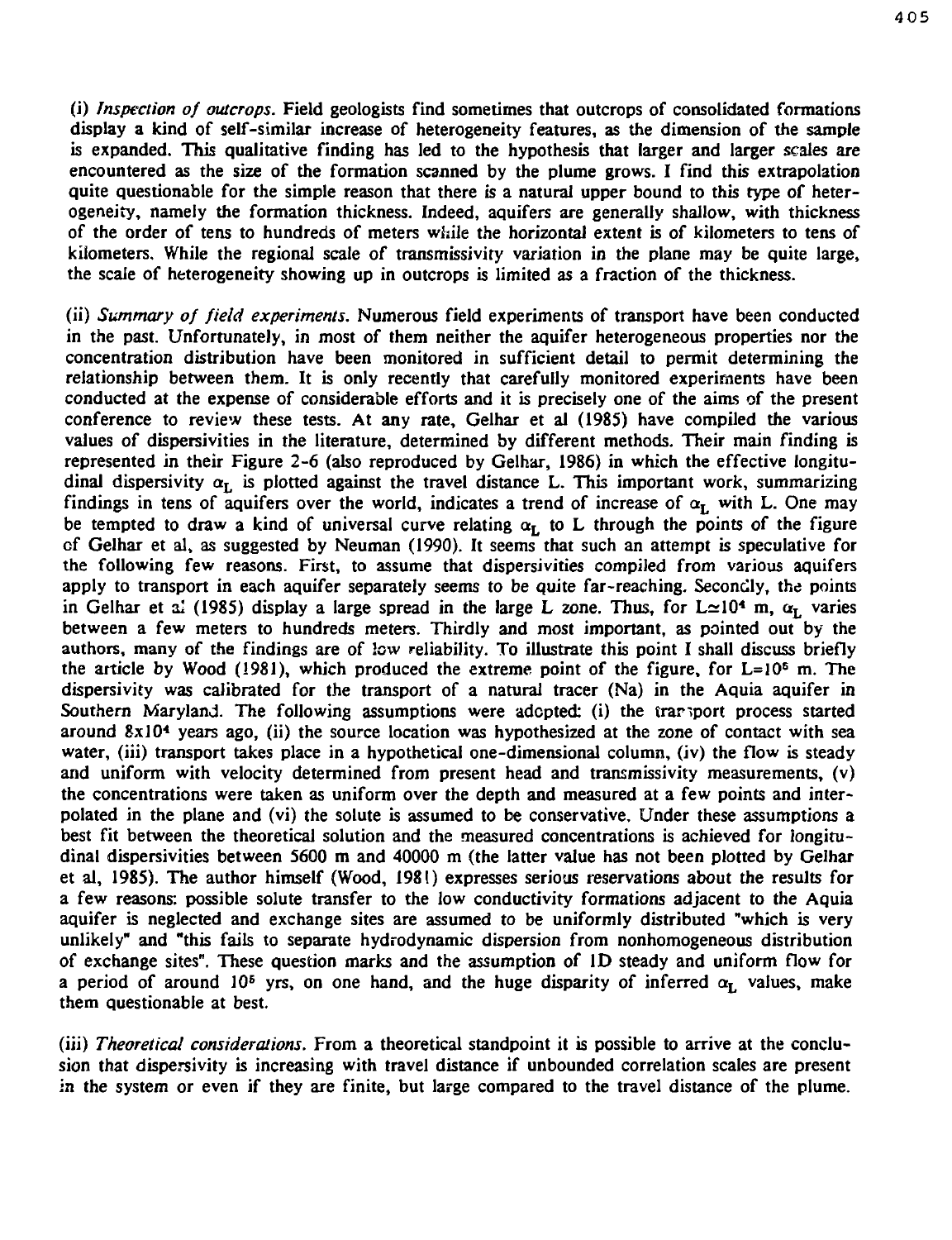Such large correlation scales, of the order of 10<sup>4</sup> m, are the ones encountered at the regional scale, i.e. the ones characterizing the spatial variability of transmissivity (see Sect. 3). Our main criticism about the conclusions based on this argument is that they rest upon the assumption of *ergodicity,* which roughly speaking implies that the solute body is made up from parts which move independently in a statistical sense. In turn, this condition is satisfied if the initial size of the plume  $\ell$  is large compared to the heterogeneity scale  $I_y$ . I submit that these two requirements, of ever-increasing scale on one hand, and of a large solute body size compared to  $I<sub>Y</sub>$ , on the other, are contradictory and cannot be satisfied at least for "point source" plumes originating from repositories or landfills.

The present paper concentrates solely on the theoretical aspects of the problem. In Sect. *2* we review briefly the theoretical background of the recent literature, to derive the dependence of  $\alpha_L$ upon  $I_Y$ . Sect. 3 reexamines the concept of effective dispersion coefficient in light of our recent study (Dagan, 1990). The original contribution of the present article is in Sect. 4 in which we actually derive the effective dispersivity and its dependence upon both heterogeneity scale  $I_v$  and initial plume size  $\ell$  and demonstrate that for large  $I_Y/\ell$  the dispersivity is *bounded* and independent of travel distance and it is controlled by  $\ell$  rather than  $I_Y$ .

# 2. Theoretical background.

We review here briefly the Lagrangian approach to transport (for a detailed derivation and discussion of various assumptions see, for instance, Dagan, 1989). We model  $Y(x) = \ln K(x)$  as a stationary random function, i.e.  $\langle Y \rangle$  is constant and the covariance  $C_Y = \langle Y'(x) Y'(y) \rangle$  is a function of  $r=x-y$ . Here  $x(x_1,x_2)$  is a Cartesian coordinate in the plane, K is the transmissivity, Y'=Y- $\langle Y \rangle$  is the residual and  $\langle Y \rangle$  stands for an ensemble average. With  $\sigma_Y^2$  the variance of Y and with  $\rho_Y(r)$  the auto-correlation, assumed to be isotropic for simplicity, the linear integral scale is defined by  $I_v = \int_0^{\infty} \rho_v(r, 0) dr$ . For steady flow conditions, for an uniform average flow and for a flow domain of large extent compared to  $I_Y$ , the Eulerian velocity field  $V(x)$  is also stationary and can be related to Y through Darcy's Law and the continuity equation. We may write, therefore,  $V = U + u(x)$ , where  $U = (V)$  is constant, whereas the covariance tensor  $u_{ij} = (u_j(x)u_j(y))$  is depending on **r=x-y.**

If Y is normal and a first-order approximation in  $\sigma_Y^2$  is adopted, the theory shows that  $\langle C \rangle$ , where  $C(x,t)$  is the concentration of a conservative solute, satisfies a transport equation

$$
\frac{\partial \langle C \rangle}{\partial t} + U_i \frac{\partial \langle C \rangle}{\partial x_i} = [D_{ij}(t) + D_{d,ij}] \frac{\partial^2 \langle C \rangle}{\partial x_i \partial x_j}
$$
 (i,j = 1,2) (1)

where the index summation convention is adopted here and in the sequel. In (1)  $D_{ij}$  is the tensor of effective dispersion coefficients, representing the effect of velocity variation in space, and t is the travel time form the source. The constant  $D_{d,ij}$  incorporates in an approximate manner the effect of local heterogeneity, which is characterized by a correlation scale *much smaller* than I<sub>Y</sub>, the transmissivity integral scale. Besides the various aforementioned assumptions underlying (1), it also implies *ergodicity,* to be discussed later on.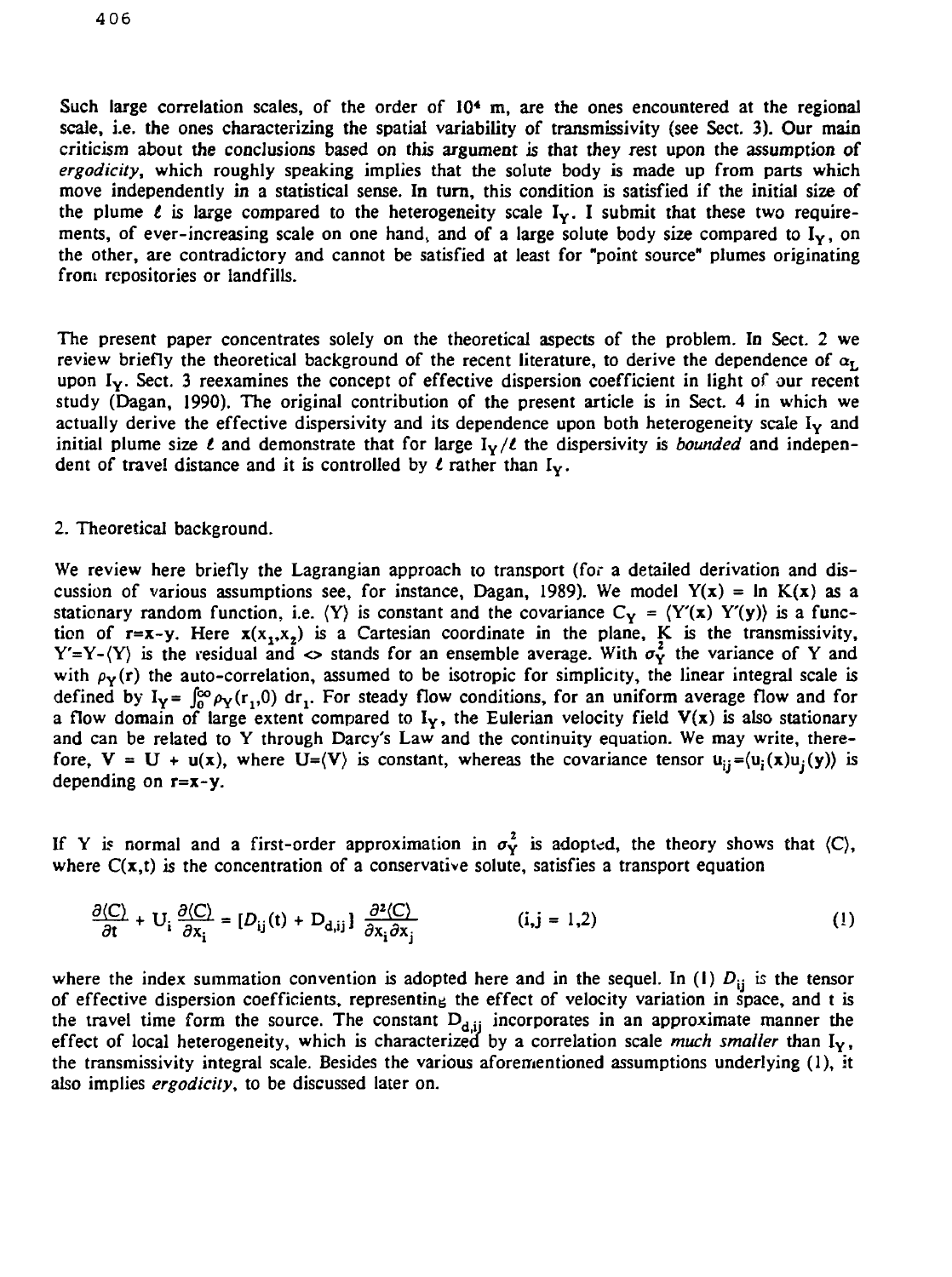*DVj* **has been determined theoretically (Dagan, 1982, 1984) by using the Lagrangian approach, i.e. Taylor (1921) theory of dispersion by continuous motion. In this approach a solute particle is fol**lowed in its motion and its trajectory  $x = X_t(t,a) = X(t,a) + X_d$  is defined by

$$
\frac{dX}{dt} = V(X_t) \tag{2}
$$

where  $X_t$  is the coordinate vector of a particle at time t that was at  $x=a$  at time  $t=0$  and  $dX_d$ **represents a "Brownian motion"** or Wiener process such that  $(X_d) = 0$  and  $X_{d,i} = 2 D_{d,i}$ ; The theory aims at deriving the covariance  $X_{i}(t) = \langle X'_{i}(t,a) | X'_{i}(t,a) \rangle$  where  $X' = X' - \langle X \rangle$ ,  $\langle X \rangle = Ut$ and  $X_{\text{t,i}} = X_{\text{i}} + 2D_{\text{d,i}}$ ; The effective dispersion coefficient is defined by  $D_{\text{i}}(\text{t}) = (1/2) dX_{\text{i}}/dt$ and it can be shown that for a Gaussian **X**  $\langle C \rangle$  satisfies (1), with  $D_{ii}$  given by the preceding **relationship.**  $D_{ii}$  has been computed by adopting a first-order approximation in  $\sigma_Y^2$  (Dagan, 1982, **1984). The main result for the longitudinal component, in the direction of mean flow, is that it first increases with t from zero and eventually, for a travel distance L=Ut** *of* **a few tens IY, and** for large Pe =  $\text{UI}_Y/\text{D}_d$ , it tends to the constant, asymptotic, value

$$
D_{\mathbf{L}} = \sigma_{\mathbf{Y}}^2 \mathbf{U} \mathbf{I}_{\mathbf{Y}} \tag{3}
$$

**At this limit the transport is said to be Fickian and an effective dispersivity may be defined by**  $\alpha_L = D_L/U$ . The same results has been obtained by a different approach by Gelhar and Axness **(1983) and extended for arbitrary Pe by Neuman et al (1987). For the case of large Pe considered** here  $D_h$  (3) is generally much larger than  $D_d$  and the latter, representing pore-scale or local **effects, can be neglected. The results are somewhat different for the transverse components of**  $D_{ii}$ , but we shall limit the discussion here to the longitudinal component solely.

**An exception to these results is the case of the three-dimensional stratified formations with flow** *parallel* **to the bedding. If pore-scale dispersion is neglected it can be easily shown (Mercado, 1967)** that  $D_L = (\sigma_K^2 / (K)^2)$  U<sup>2</sup> t, i.e.  $D_L$  increases linearly with time or with the travel distance L = **Ut. Matheron and De Marsily (1980) have shown, however, that transverse pore-scale dispersion** has a profound effect upon transport and then, for large t  $D_L$  grows like  $t^{1/2}$  rather than t. By **using more refined models of stratification (Hewett, 1986), various powers of t may be obtained. There is no contradiction between these results and (3), since a stratified formation is characterized by an infinite correlation scale in the plane of the layers. An important point set forth by Matheron and De Marsily (1980) is that in the case of a flow tilted with respect to the bedding,** *DL* **tends again to a constant limit and the transport is asymptotically Fickian.**

**Returning to the result (3) it is worthwhile to mention that the parameter which is the most difficult to estimate is IY. Indeed, U can be inferred from head measurements and from the average** transmissivity while  $\sigma_Y^2$  is estimated from a few transmissivity measurements by simple statistical methods. In contrast,  $I_Y$  requires inferring the covariance  $C_Y$  and its integration, which is an in**volved process.**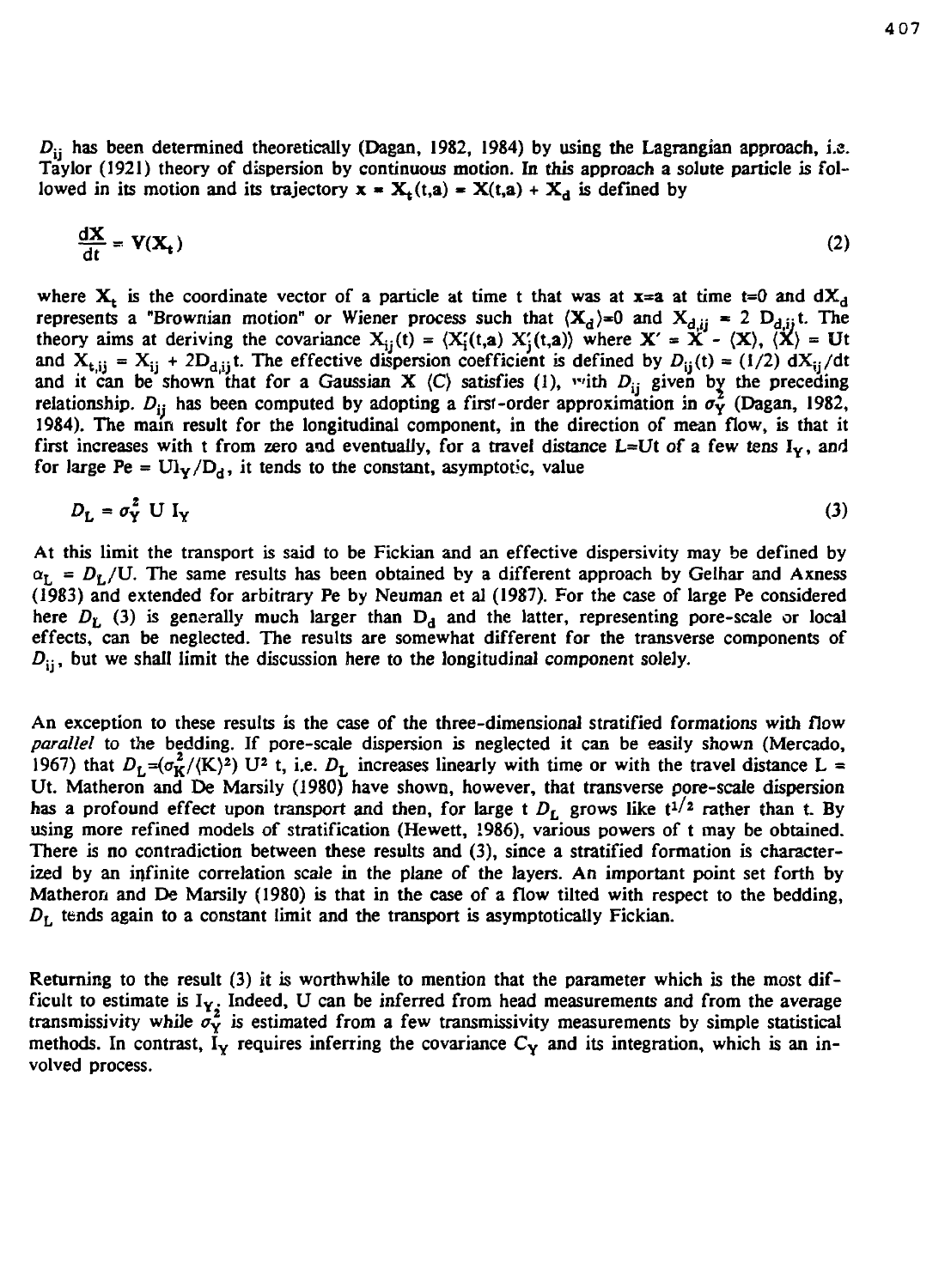An essential point of the analysis is that (3) as well as the results for stratified formation imply ergodicity. Putting it in a simple way, the ensemble mean  $X_{ii}$ , representing the spread of a particle around its mean position, is equated with the second spatial moment  $S_{ij}$  of the solute body in any realization. Thus one writes

$$
D_{ij} = \frac{1}{2} \frac{dS_{ij}}{dt} \quad ; \quad S_{ij} = \frac{1}{M} \int n (x_i - R_i) (x_j - R_j) C(x, t) dx \tag{4}
$$

where  $M = \int nC \, dx$  is the total mass of a finite solute body and n is the porosity. In the simple case of an initial constant  $C_0$ ,  $M = C_0V_0$ , where  $V_0$  is the initial volume (area). The vector **R** is the trajectory of the centroid, i.e.

$$
R(t) = (1/M) \int n \mathbf{x} C(\mathbf{x}, t) d\mathbf{x}
$$
 (5)

and under the assumed ergodic conditions,  $R = \langle R \rangle = R_0 + U$  t.

The exchange between  $D_{ij}$  (3) and U and the one-realization (1/2)  $dS_{ij}/dt$  (4) and  $dR/dt$  (5), respectively, can be justified if the scale  $\ell$  of  $V_0$  is much larger than  $I_Y$ , so that the solute body may be viewed as made up from many particles which move independently in space. A similar ergodic effect may be achieved by the spreading associated with the component  $X_{dij} = 2 D_{d,ij}$  t. However, due to the smallness of  $D_d$  the required time is exceedingly large and this mechanism cannot be considered to be effective for regional flows.

As we have mentioned in Sect. 1, a few models have been suggested recently (Philip, 1986, Neuman, 1990) to express  $D<sub>L</sub>$  as an increasing function of L for media of unbounded I<sub>V</sub>. It is seen that there is no contradiction of principle between such models and (3), since for an infinite  $I_Y$  the conditions which warrant (3) are never achieved. But even if  $I_Y$  is finite but large, (3) shows that the effective dispersivity may become very large. We discuss next the validity of this conclusion for the stratified aquifer and for regional scale heterogeneity separately.

(i) *Stratified aquifer.* As mentioned above, for a pe fectly stratified aquifer and for a solute body of large transverse dimension compared to the conductivity correlation scale (normal to layering),  $D_L$  increases like LP, where  $p=1$  in absence of pore-scale dispersion, while p tends to  $1/2$  at large L if  $D_d$  is accounted for. However, the prerequisite is that stratification is perfect, i.e. the layers are planar and parallel, and each layer is homogeneous in its plane. Though some formations apparently display such a structure, this does not seem to be a universal property. It is emphasized that the presence of the same sequence of layers in a few wells does not warrant perfect layering, since displacements along vertical or oblique shearing planes may be present among wells. Such events or bending of layers or conductivity variations within the layers are enough to disqualify the formation as perfectly stratified. Hence, the validation of perfect layering requires a detailed survey of conductivity measurements in order to find out whether full correlation prevails along the strata planes. In the few aquifers investigated in detail in the last few years, e.g. the Borden Site (Sudicky, 1986), this was not the case. While strong anisotropy of  $C_Y$  was present, the horizontal correlation scale was finite and relatively small. A second prerequisite of the model, besides perfect stratification, is that the flow is parallel to the layers. As mentioned above, any tilt of the mean flow, caused for instance by natural recharge, leads to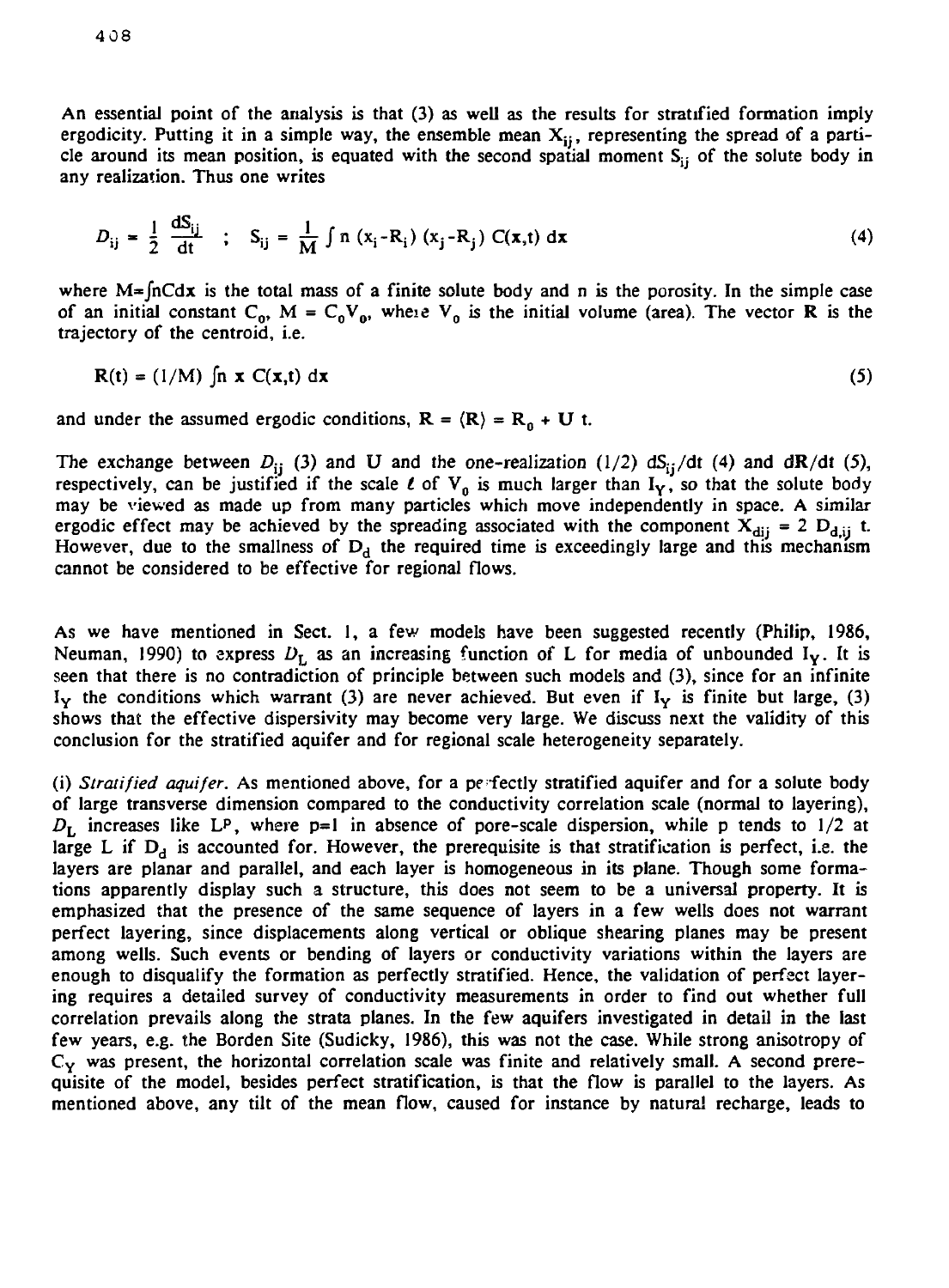results similar to  $(3)$ , with  $I_Y$  the logconductivity integral scale in a direction parallel to the mean flow (Matheron and De Marsily, 1980). Concluding this discussion, it does not seem that the claim of universality of perfect stratification, to justify the permanent growth *of DL* with L, is tenable

(ii) *Regional scale heterogeneity.* As mentioned before, it manifests in variations of the transmissivity in the horizontal plane, in contrast with local variations of conductivity which are of a three-dimensional nature and of a scale smaller than the thickness. Delhomme (1979) and Hoeksema and Kitanidis (1984) have analyzed transmissivity data of many aquifers and found that they are approximately lognormal and of integral scales of the order of 10<sup>3</sup> to 10<sup>4</sup> meters. Unlike stratification, Y is generally isotropic in the plane and its variation causes streamlines to bend and velocities to vary from small values in regions of low transmissivity *to* high ones in conductive zones. This type of heterogeneity may lead to the growth of the theoretical  $D<sub>L</sub>$  with L for a long period of motion, since the travel distance maybe of the order of I<sub>Y</sub>. In spite of the apparent likeliness of this mechanism, I claim that the other prerequisite for adopting  $D_{ij}$  (3) as the measure of spread (4), namely ergodicity, is generally not obeyed. Indeed, the requirement is that  $\ell$ , the length scale of the initial volume  $V_0$ , is much larger than  $I_V$ , and this condition is generally not obeyed for point sources. In the sequel we proceed with developing the quantitative model which supports this claim. More precisely, we shall investigate the relationship between  $D_L$ as defined by (4) and the integral scale  $I_Y$  and demonstrate that as the latter grows,  $D_L$  is controlled by  $\ell$ , the length scale of  $V_0$ , and not by  $I_Y$  anymore.

# 3. Effective dispersion coefficient in non-ergodic transport.

We consider two-dimensional flow and transport. We assume that the formation extent is large enough to allow for the identification of  $(Y)$  and  $C_Y$ , the mean and covariance of the logtransmissivity. A solute body is injected in an area  $V_0$ , say a rectangle of dimensions  $l_1$ ,  $l_2$  (Fig. 1). As a result of convective transport the body moves along the streamlines (Fig. 1) and due to heterogeneity it also spreads. Both  $l_1$  and  $l_2$  are not necessarily small compared to  $I_Y$ , the integral scale, and the concentration distribution is generally not Gaussian.



Fig. I. Sketch of motion of a solute body in steady flow.

The first question is how to define the EDC, effective dispersion coefficient, in this case. The approach proposed by Dagan (1990) is to define first  $\overline{D}_{ij}$ , the actual dispersion coefficients, by Eq. (4) or in words as half the rate of change of the second spatial moment of the solute body with respect to its centroid. However, since Y and the associated velocity field V=U+u are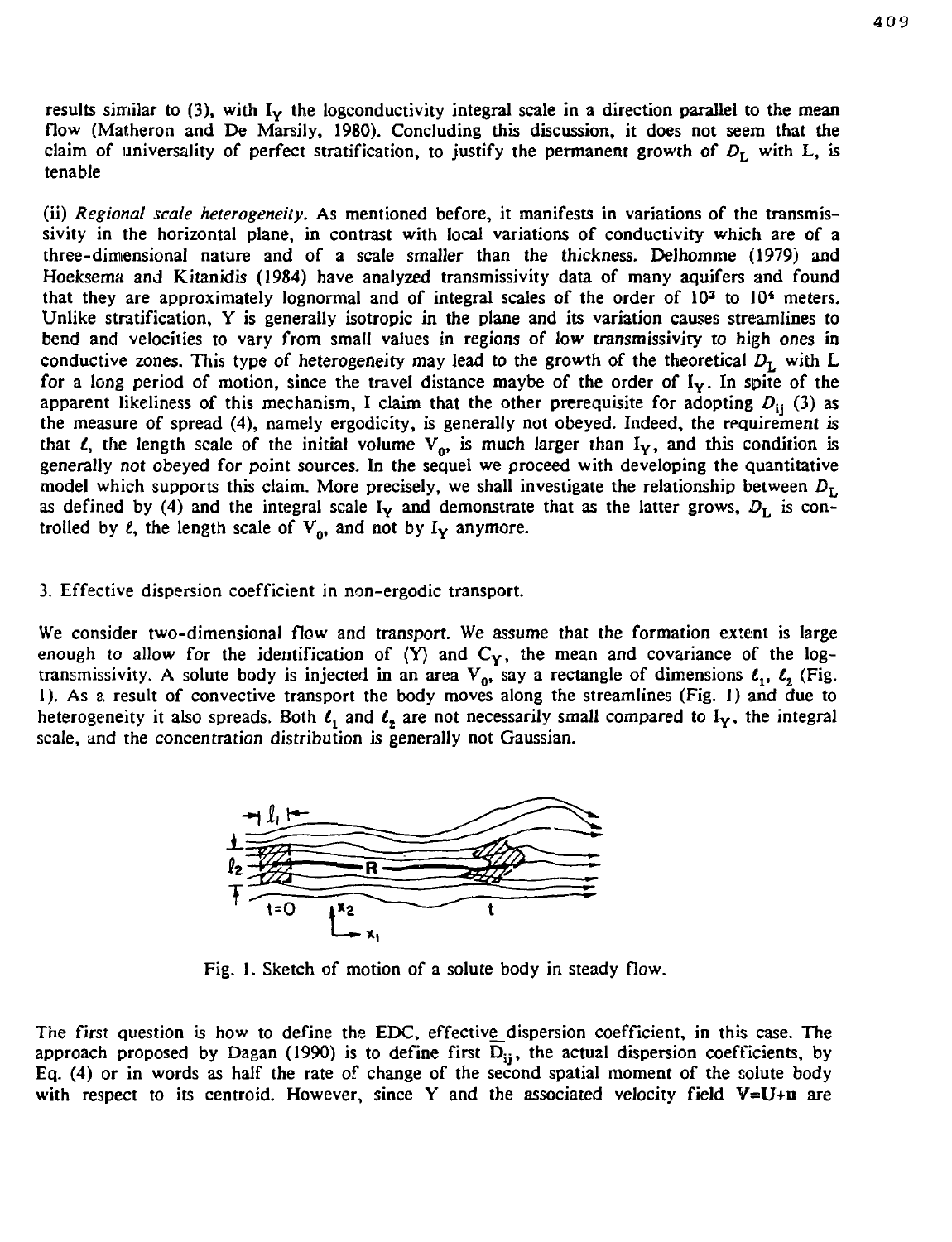known only statistically, we cannot predict neither **R** (5) nor S<sub>ii</sub> (4), which are random variables. What we can do is to estimate these variables, the best estimate being the expected value  $\langle \mathbf{R} \rangle$  and  $\langle S_{ij} \rangle$ . Assuming uniform average flow it follows that  $d(R)/dt = U$ . The EDC are defined (Dagan, 1990) by  $D_{ij}(t,\ell) = (1/2) d\langle S_{ij}\rangle/dt$ , i.e.  $D_{ij}=(\overline{D}_{ij})$ . Under ergodic conditions, achieved from a theoretical standpoint for  $\ell \to \infty$ , we have  $\overline{D}_{ii} \simeq D_{ii}$  (t, $\infty$ )= $D_{ii}$ (t), where  $D_{ii} = (1/2) dX_{ii}/dt$  is associated with one particle ensemble of trajectories (see Sect. 2). However, if  $\ell/\ell_y$  is not infinite, D<sub>ij</sub> is given by the following fundamental relationship (Kitanidis, 1988, Dagan, 1990)

$$
D_{ij}(t,\ell) = \frac{1}{2} \left[ \frac{dX_{ij}(t)}{dt} - \frac{dR_{ij}(t,\ell)}{dt} \right] \text{ i.e. } D_{ij} = D_{ij} - \frac{1}{2} \frac{dR_{ij}}{dt} \tag{6}
$$

where  $R_{ij}$  is the covariance of R, the trajectory of the centroid. Its appearance in (6) makes  $D_{ij}$ different from  $D_{ij}$  and the reason is quite simple: in the ergodic case it is assumed that  $\mathbb{R} \simeq \langle \mathbb{R} \rangle$ and  $R_{ij} \approx 0$ , i.e. the centroid moves in each realization along the mean path. In non-ergodic transport  $\vec{R}$  itself is random and differs from realization to realization (Fig. 1). In other words the difference stems from the fact that  $S_{ij}$  (5) is taken with respect to the actual centroid and not to its ensemble mean.

R<sub>ii</sub> has been related to the two particles trajectories covariance by Dagan (1990, Eq. 10) and the relationship stemming from (5) is

$$
R_{ij} = \frac{1}{V_0^2} \int_{V_0} \int_{V_0} X_{ij}(t, b) \, da' \, da'' \qquad b = a' - a'' \tag{7}
$$

where  $X_{ij}(t, a', a'') = \langle X_i'(t, a') | X_i'(t, a'') \rangle$  is the covariance of the displacements of two particles originating at  $x=a'$  and  $x=a''$  at t=0, respectively. To simplify matters we have assumed that the initial concentration  $C_0$  is constant and under the assumed stationarity of the velocity field  $X_{ij}$  is a function of b=a'-a". It is seen that the previously employed  $X_{i,j}(t)$  for one particle is the particular case of  $X_{ii}(t,0)$ .  $X_{ii}$  is related to the velocity field by the definition of X (2) and by adopting a first-order approximation of the velocity covariance (Dagan, 1984) as follows

$$
X_{ij}(t,b) = \int_0^t \int_0^t u_{ij}[U(t'-t'') + b] dt' dt''
$$
 (8)

and in particular

$$
X_{ij}(t) = X_{ij}(t,0) = \int_0^t \int_0^t u_{ij}[U(t'-t'')] dt' dt'' = 2 \int_0^t (t-t') u_{ij}[Ut'] dt'
$$
 (9)

Substituting (8) and (9), into (6) and (7), we obtain the following relationship between the EDC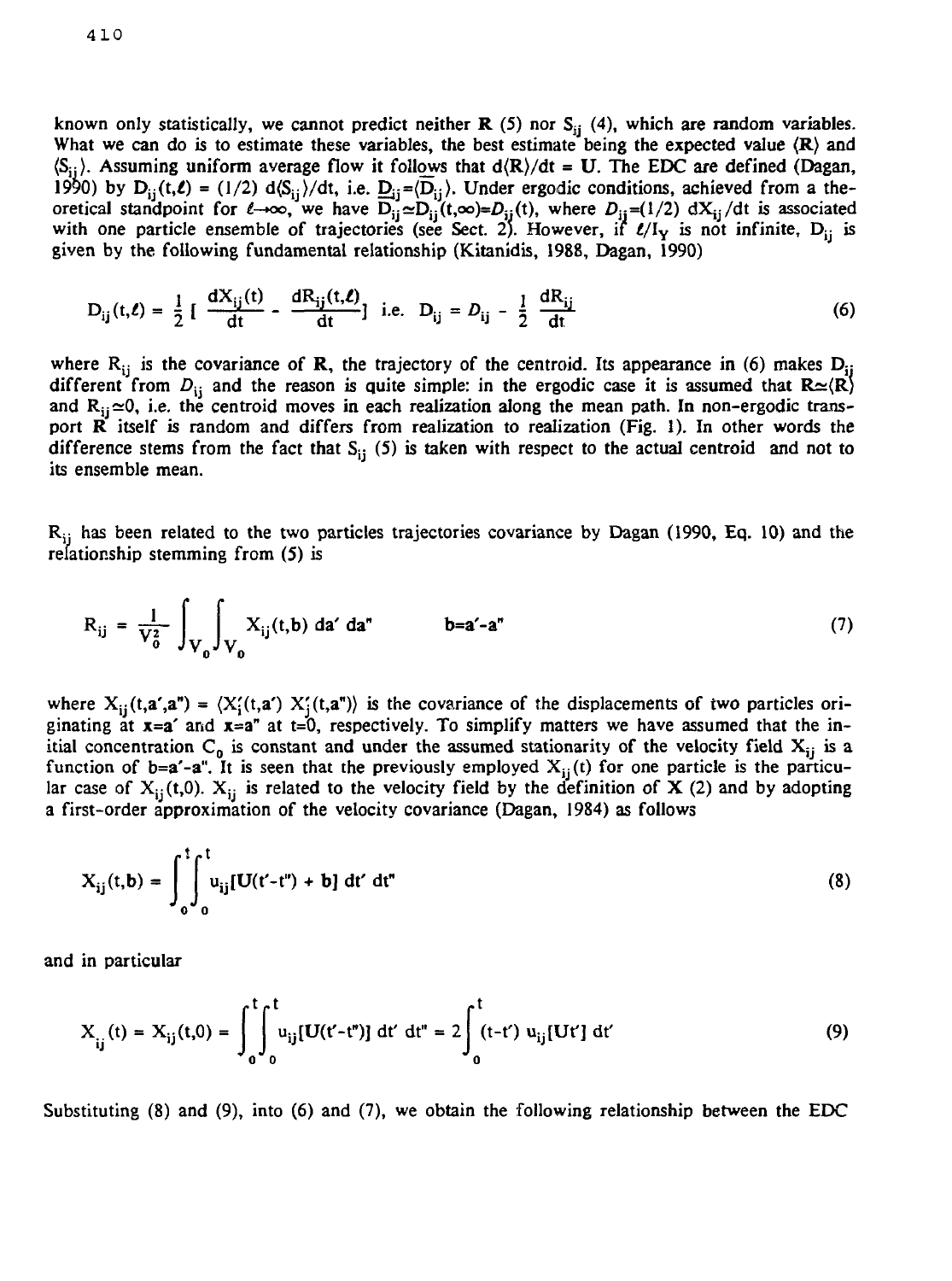and the velocity field

$$
D_{ij}(t,\ell) = \frac{1}{V_0^2} \int_{V_0} \int_{V_0} \int_0^t [u_{ij}(Ut') - \frac{1}{2} u_{ij}(Ut'+b) - \frac{1}{2} u_{ij}(Ut'-b)] dt'da'da''
$$
 (10)

Our last step is to relate the velocity covariances to that of the logtransmissivity. We refer now to the longitudinal component only and take, without loss of generality, U(U,0). The first-order approximation of  $u_1$ , is given (Dagan, 1984) by

$$
u_{11}(r_1, r_2) = U^2 \left[ C_Y(r_1, r_2) + 2 \frac{\partial C_{YH}(r_1, r_2)}{\partial r_1} + \frac{\partial^2 \gamma_H(r_1, r_2)}{\partial r_1^2} \right]
$$
 (11)

where  $C_{YH}(r) = \langle Y'(x)H'(y) \rangle$  and  $\gamma_H(r) = (1/2) \langle [H'(x)-H'(y)]^2 \rangle$  are the logtransmissivity-water head crosscovariance and water head variogram, respectively. To further simplify the computations, we are going to evaluate the asymptotic  $D_L=D_{11}$  for large travel time t. In other words we seek the value of the EDC for a finite solute body and non-ergodic transport to replace (3), which is valid for an infinite solute body and ergodic conditions. It is seen that integration with respect to t' in (10) is equivalent with integration with respect to  $r_1$  in (11) since  $r_1 \approx Ut'$ . However, it can be shown (e.g. Dagan, 1989) that  $C_{YH}=0$  and  $\partial \gamma/\partial r_1=0$  for  $r_1=0$  and  $r_1=\infty$ . Consequently, substitution of (11) in (10) and integrating to t= $\infty$  yields the final result

$$
\alpha_{\mathbf{L}} = \mathbf{D}_{11}(\infty, \ell)/\mathbf{U} = \frac{\sigma_{\mathbf{Y}}^2}{V_0^2} \int_{V_0} \int_{V_0} (-C_{\mathbf{Y}H}(b_1, b_2) - \frac{\partial \gamma_H(b_1, b_2)}{\partial r_1} + \int_{0}^{\infty} [\rho_{\mathbf{Y}}(r_1, 0) - \frac{1}{2} \rho_{\mathbf{Y}}(r_1 + b_1, b_2) - \frac{1}{2} \rho_{\mathbf{Y}}(r_1 - b_1, b_2)] dr_1 \, d\mathbf{a}' d\mathbf{a}'' \quad (b = a' - a'')
$$
 (12)

Eq. (12) concludes the derivation of the effective longitudinal dispersivity in non-ergodic transport of a solute body which initially occupies the area  $V_0$ . In the next section we evaluate  $\alpha_L$  in a few specific cases to demonstrate our main thesis, namely that as  $I_Y$  increases  $\alpha_L$  remains bounded and controlled by *t,* the length scale of the initial solute body.

#### 4. Computation of effective longitudinal dispersivity.

The computation of  $\alpha_L$  (12) for 2D flow and an initially rectangular  $V_0$  involves three quadratures. To further simplify matters we examine separately the impact of each of the two dimensions  $l_1$  and  $l_2$ , where x, is the direction of mean flow.

(i) Thin, streamline aligned, solute body. We assume that  $\ell_z = 0$ , i.e. the solute body is very thin and it lies along the mean flow direction. In our first-order approximation in which the actual path is replaced by the mean trajectory (see Eqs. 8,9), this is equivalent to the solute body lying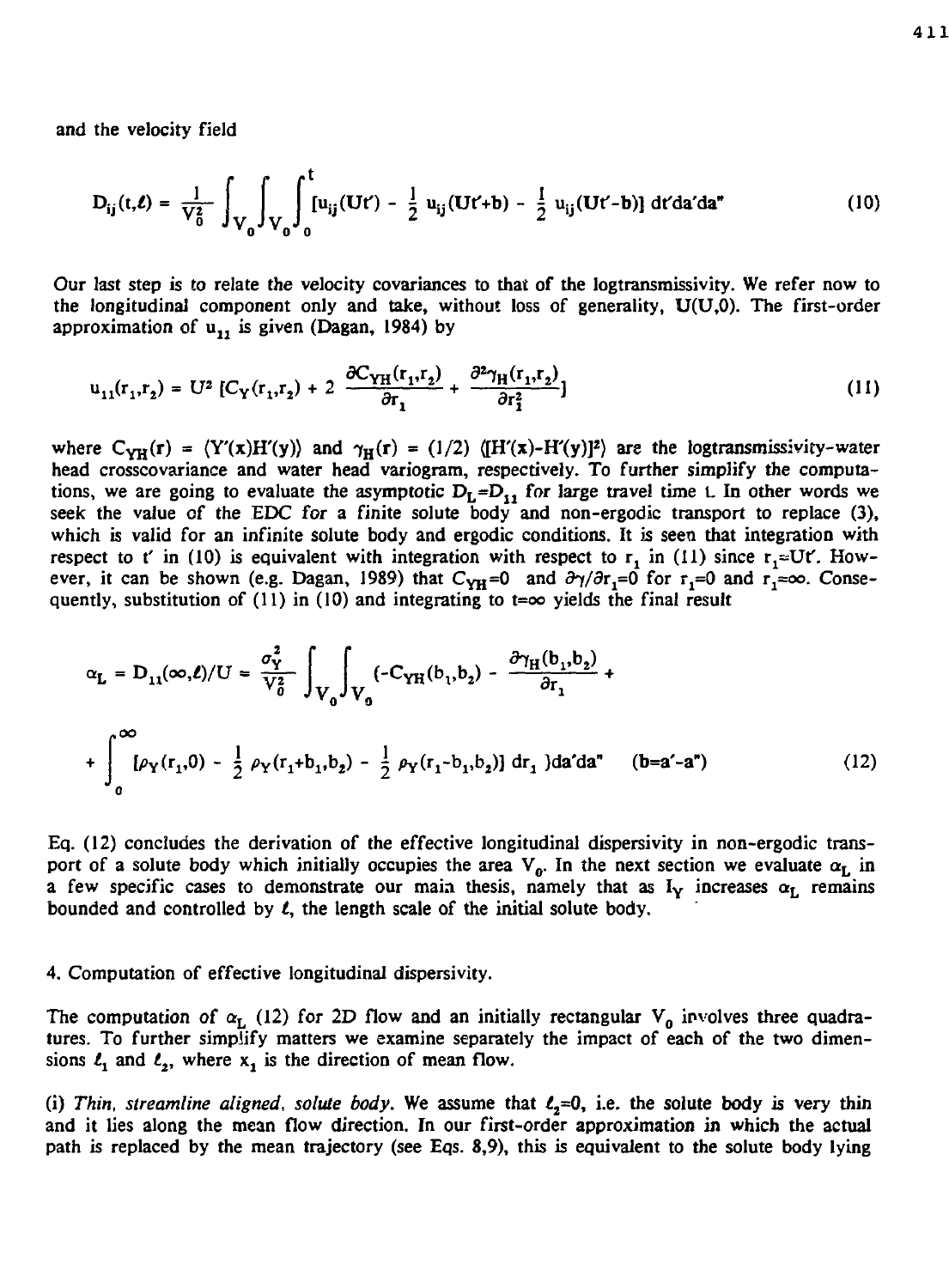in a thin streamtube (Fig. 2a). Hence, with  $b_2=0$  and  $V_0=0$  and with integration in the  $x_1$  direction solely,  $\alpha_{\text{L}}$  (12) becomes

$$
\alpha_{\rm L} = \frac{2}{U^2 \ell_1^2} \int_0^{\ell_1} \int_0^{\infty} (\ell_1 - b_1) \left[ u_{11}(r_1, 0) - \frac{1}{2} u_{11}(r_1 + b_1, 0) - \frac{1}{2} u_{11}(r_1 - b_1, 0) \right] dr_1 \, db_1 \tag{13}
$$

It is easy to ascertain by changes of variables that the integral over  $r_1$  is equal to zero if  $u_{11}(r)=u_{11}(-r)$ , which is always the case by the definition of  $u_{11}$ . Hence, we have arrived at the striking result that for a "snake-like" solute body  $\alpha_L=0$  and the body does not disperse at all asymptotically, *no matter how large the transmissivity integral scale is.* Hence, transport is nonergodic i'or such a solute body for any  $\ell_1$ . This result is obvious in the case of a stratified formation. Indeed, wjth neglect of pore-scale dispersion, the solute body translates with the velocity pertinent to the particular layer in which it lies. Hence, it does not disperse not only in the mean, but in each realization. However, from Eq. (6) with  $D_{1,1}=0$  it is immediately seen that  $dX_{11}/dt$  is balanced by  $-dR_{11}/dt$ , i.e. heterogeneity manifests in the uncertainty of the centroid position rather than in dispersion. The cases of 2D or 3D flow is more involved, but essentially similar. To grasp these cases we have represented in Fig. 2b in a qualitative manner the distance  $s_{1a}$  and  $s_{1a}$  covered by the leading edge and trailing edge, respectively, as functions of time. By virtue of the steadiness of the velocity field, the trailing edge follows exactly the leading one at a time lag T, where T is the time required to move by  $\ell_1$ . It can be shown that for  $\triangleright$ T this property leads to the constancy of  $(|s_{1}(t)-s_{2}(t)|^2)$  and furthermore to that of  $S_t = S_t$ , in the firstorder approximation adopted here in which  $T=$ *z*,/*U*.



Fig. 2 Sketch of (a) the motion of a thin solute body and (b) the displacements of the leading and trailing edges.

It is seen that there are two major differences between the stratified formation and the one of 2D or 3D structure: (i) while for the stratified one  $D_L=0$  in each realization, it is only its mean  $D_L$  which tends to zero in the general case and (ii) while  $\overline{D}_L=0$  from t=0 in the stratified case,  $D_L^{\sim}$  tends to zero only for sufficiently large  $D_L^{\prime}/U$  in the multidimensional case. It follows that the second spatial moment  $S_{1,1}(t)$  (4) grows from its initial value  $S_{1,1}(0)=(1/12)\ell_1^2$  to a constant, asymptotic, value. The latter can be computed from its definition (4) as follows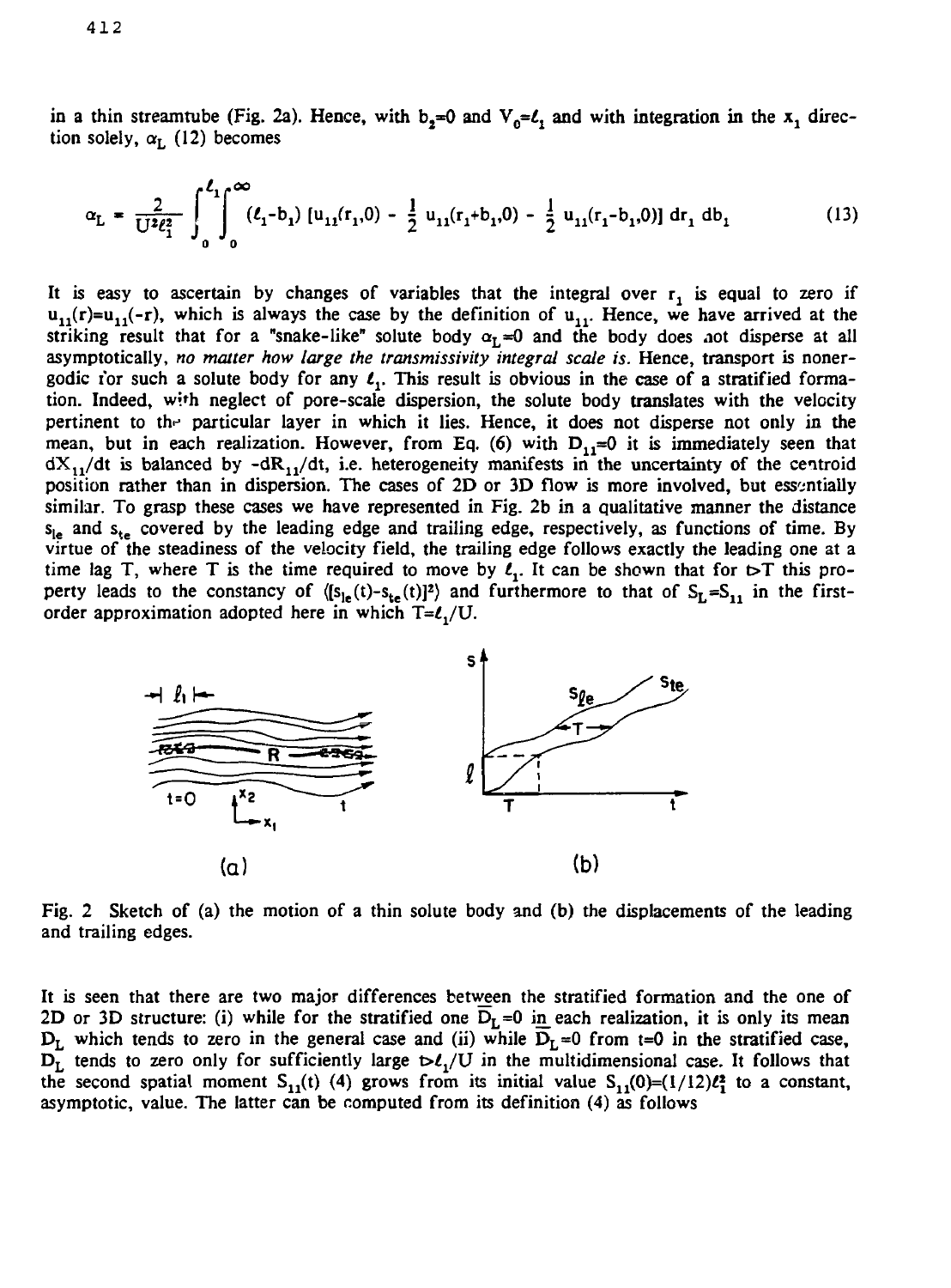$$
\langle S_{11}(t) \rangle = S_{11}(0) + 2 \int_0^t D_{11}(t') dt'
$$
 (14)

By using the definition (10) of  $D_{11}$  and after a change of variables it can be shown that the final result becomes

$$
\langle S_{11}(\infty) \rangle - S_{11}(0) = \frac{2}{\ell_1^2} \int_{-\ell_1}^{\ell_1} (\ell_1 - b_1) X_{11}(b_1/U) db_1 \tag{15}
$$

where  $X_{11}(t)$  (9) is the one particle trajectory covariance. To illustrate the results we have computed  $\langle S_{11} \rangle$  for the exponential  $\rho_Y = exp(-r/I_Y)$ , for which  $X_{11}$  has been evaluated in a close form previously (Dagan, 1982 or Dagan, 1989 Eq. 4.7.2). The results are presented in a dimensionless form in Fig. 3 after integrating numerically in (15). It is seen that the mean expansion of the solute body as measured by the second spatial moment is quite modest and is controlled entirely by its initial length when  $I_v$  becomes large.



Fig. 3. The dependence of the expected value of the spatial second order moment of a thin solute body upon the ratio  $\ell_1/I_Y$ .

In summary we have found that convective transport is not ergodic for a thin solute body aligned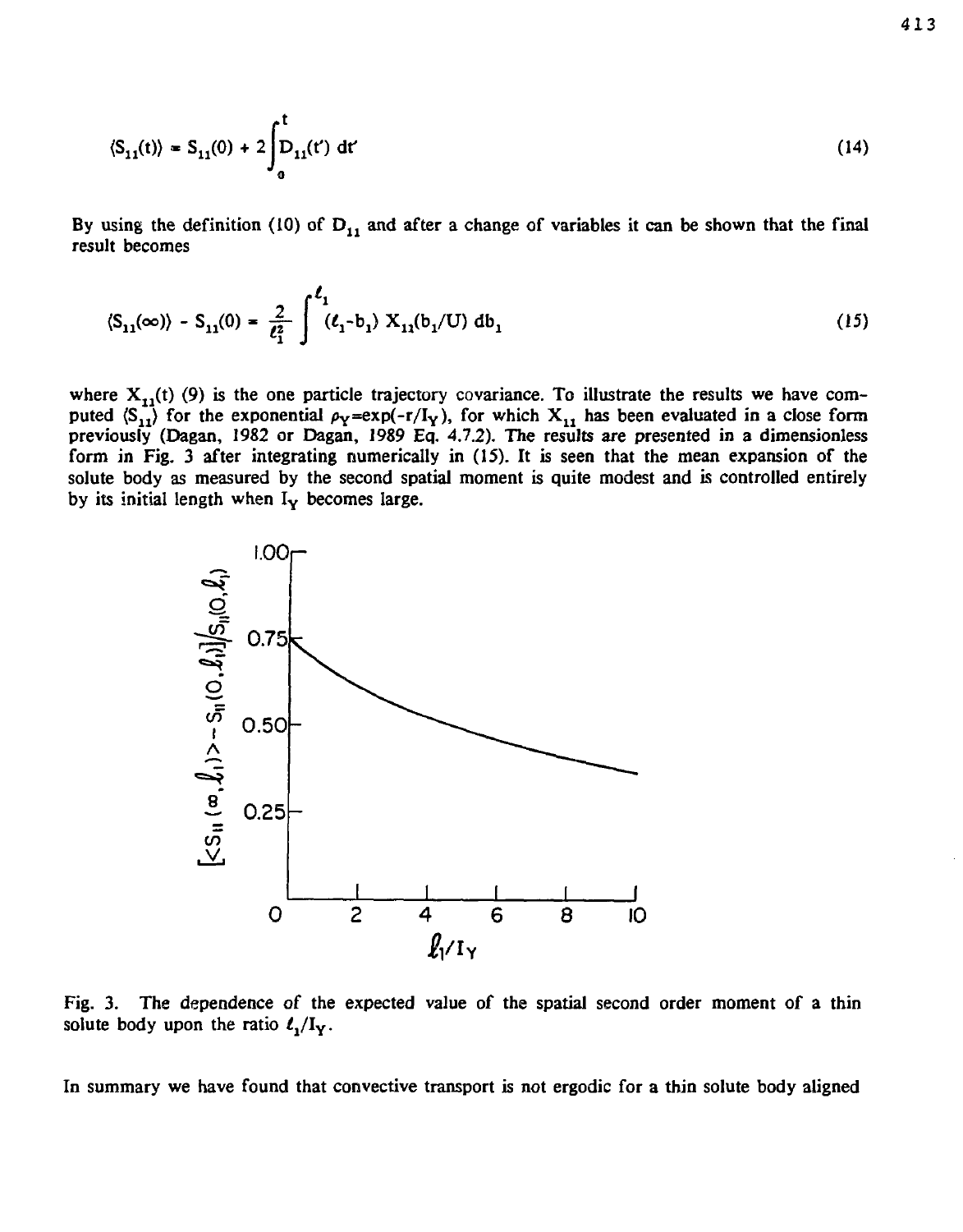4 1 4

with a streamline of the steady velocity field. Its second order spatial moment expands from its initial value to an asymptotic one which is reached for  $\nu \mathcal{L}/U$  and remains constant. The expansion is relatively small and is controlled by  $\ell_1$ . In particular it tends to a constant for  $I_y \rightarrow \infty$ . Hence, neither the effective dispersivity nor the second-order moment increase indefinitely with the travel distance.

(ii) *Thin, normal to the main flow direction, solute body.* We examine now the dependence of the effective dispersivity upon  $\ell$ , the transverse dimension of the solute body, which for simplicity is assumed to be of zero thickness in the mean flow direction (Fig. 4)



Fig. 4 Sketch of a thin body normal to the mean flow direction.

Unlike the previous case,  $D_{11}$  and the associated  $\alpha_L$ , is now different from zero due to the shearing effect of the velocity field. Hence, there is a fundamental difference between the impact of the two dimensions,  $\ell_1$  and  $\ell_2$ , upon ergodicity, which can be ensured only by a sufficiently large  $t_2$ . We proceed now with the computation of  $\alpha$ <sub>L</sub> (12). Because of the antisymmetry of C<sub>YH</sub> and of the symmetry oh  $\gamma_H$ , C<sub>YH</sub>(0,b<sub>2</sub>)=0 and  $\partial \gamma_H(\overline{0},b_2)/\partial r$ <sub>1</sub>=0. Furthermore, with b<sub>1</sub>=0 and  $\overline{V}_0 = l_2$ ,  $\alpha_{\rm L}$  (12) becomes

$$
\alpha_{\rm L} = \sigma_{\rm Y}^2 \left[ \int_0^\infty \rho_{\rm Y}(r_1, 0) \, dr_1 - \frac{2}{\ell_1^2} \int_0^\infty \int_0^{\ell_2} (\ell_2 - b_2) \, \rho_{\rm Y}(r_1, b_2) \, db_2 \, dr_1 \right] \tag{16}
$$

Since  $\int \rho_Y(r_1, 0) dr_1 = I_Y$ , Eq. (16) reduces to

$$
\alpha_{\rm L}/(\sigma_{\rm Y}^2 \ell_2) = \frac{1}{\ell_2} \left[ 1 - \frac{2}{(\ell_2)^2} \int_0^{\infty} \int_0^{\ell_2} (\ell_2 - b_2') \rho_{\rm Y}(r_{\rm p}' b_2') \, db_2' dr_1' \right] \tag{17}
$$

where  $\ell_2 = \ell_2 / I_V$ ,  $r_1' = r_1 / I_V$  and  $b_2' = b_2 / I_V$ .

It is easy to derive the limits of  $\alpha_L/(\sigma_Y^2\ell_2)$  for  $\ell_z^{\infty}$  and  $\ell_z^{\infty}$  and to show that in both cases it tends to zero. The first limit is the ergodic one for which *aL* is given by (3), whereas the second one corresponds to a solute body which behaves like an indivisible particle. Consequently,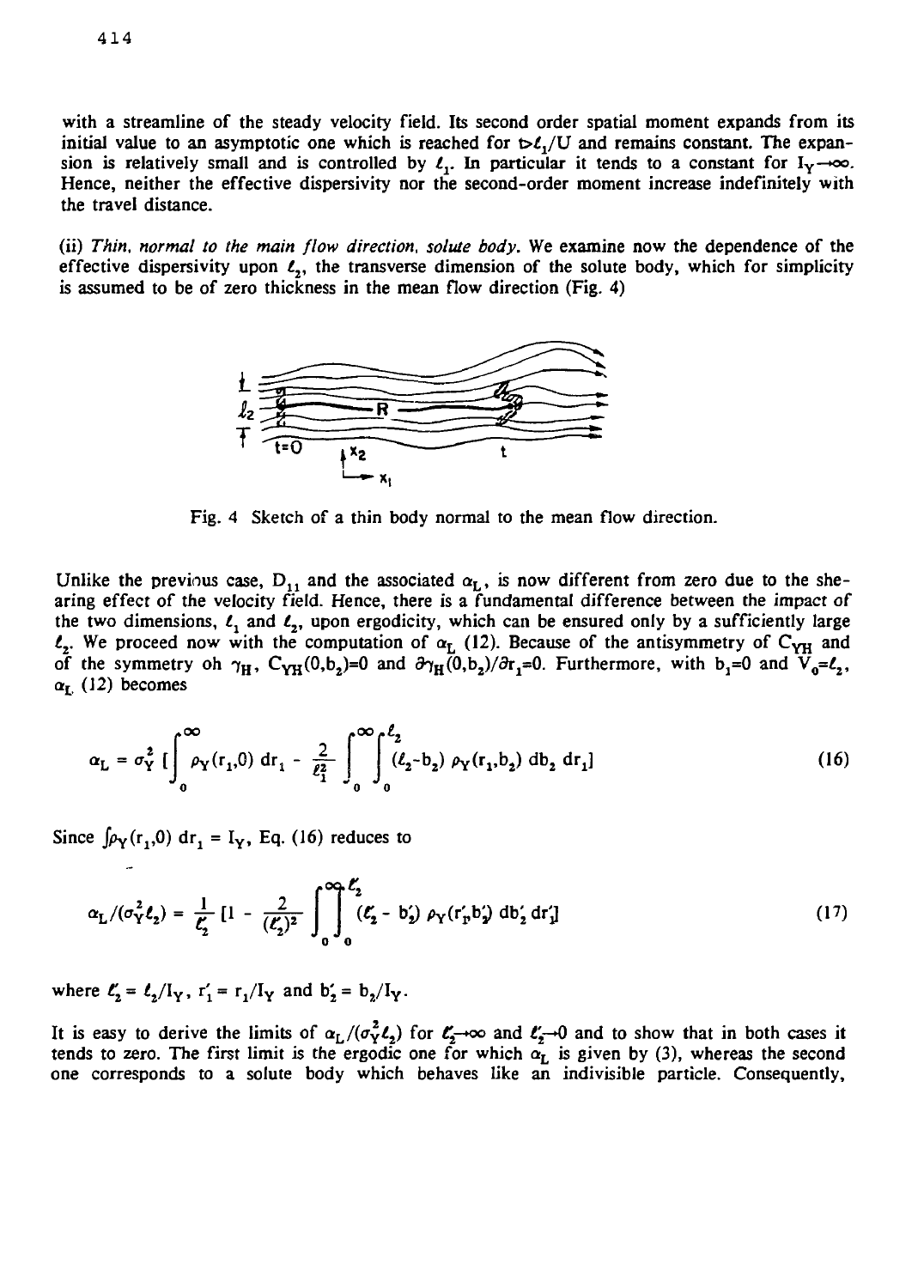$\alpha_L/(\sigma_Y^2 \ell_2)$  has a maximum which does not depend on  $I_Y$ . To substantiate this picture we have computed  $\alpha_L/(\sigma_{Y_1}^2 \ell_2)$  for two types of autocorrelations : exponential  $\rho_Y = \exp(-r/\text{I}_Y)$  and Gaussian  $\rho_Y$  = exp(- $\pi r^2/4I_Y^2$ ). In both cases  $\alpha_L/(\sigma_Y^2 \ell_2)$  could be obtained in a closed form as follows

$$
\alpha_{\rm L}/(\sigma_{\rm Y}^2 \ell_2) = \frac{1}{\ell_2} \left\{ 1 - \pi [K_1(\ell_2) L_0(\ell_2) + L_1(\ell_2) K_0(\ell_2)] - 2K_2(\ell_2) + 4/\ell_2^2 \right\} \tag{18}
$$

for the exponential covariance, with  $L_0, L_1$  standing for the modified Struve functions (Abramowitz and Stegun, 1965) and  $K_i$  for modified Bessel functions. For the Gaussian covariance we obtain

$$
\alpha_{\mathbf{L}}/(\sigma_{\mathbf{Y}}^{2}\ell_{2}) = \frac{1}{\ell_{2}^{2}} \left(1 - \frac{2}{\ell_{2}^{2}} \operatorname{erf}\left(\frac{\sqrt{\pi}\ell_{2}^{2}}{2}\right) + \frac{4}{\pi\ell_{2}^{2}} \left[1 - \exp\left(-\frac{\pi\ell_{2}^{2}}{4}\right)\right]\right)
$$
(19)

We have represented in Fig. 5 the dependence of  $\alpha_L/(\sigma_Y^2 \ell_z)$  (18,19) upon  $I_Y/\ell_z$ . The behavior discussed before in a qualitative manner is now supported by concrete examples. The striking result is that  $\alpha_L$  is bounded from above by a value around 0.15  $\sigma_Y^2 \ell_z$ . Hence, no matter how large  $I_Y$  is, the effective dispersivity is bounded and does not increase with travel distance beyond this upper limit.



Fig. 5. The dependence of the dimensionless effective dispersivity on the ratio between the logtransmissiviry integral scale and the solute body initial extent (full line Eq. 18 and dashed line Eq. 19).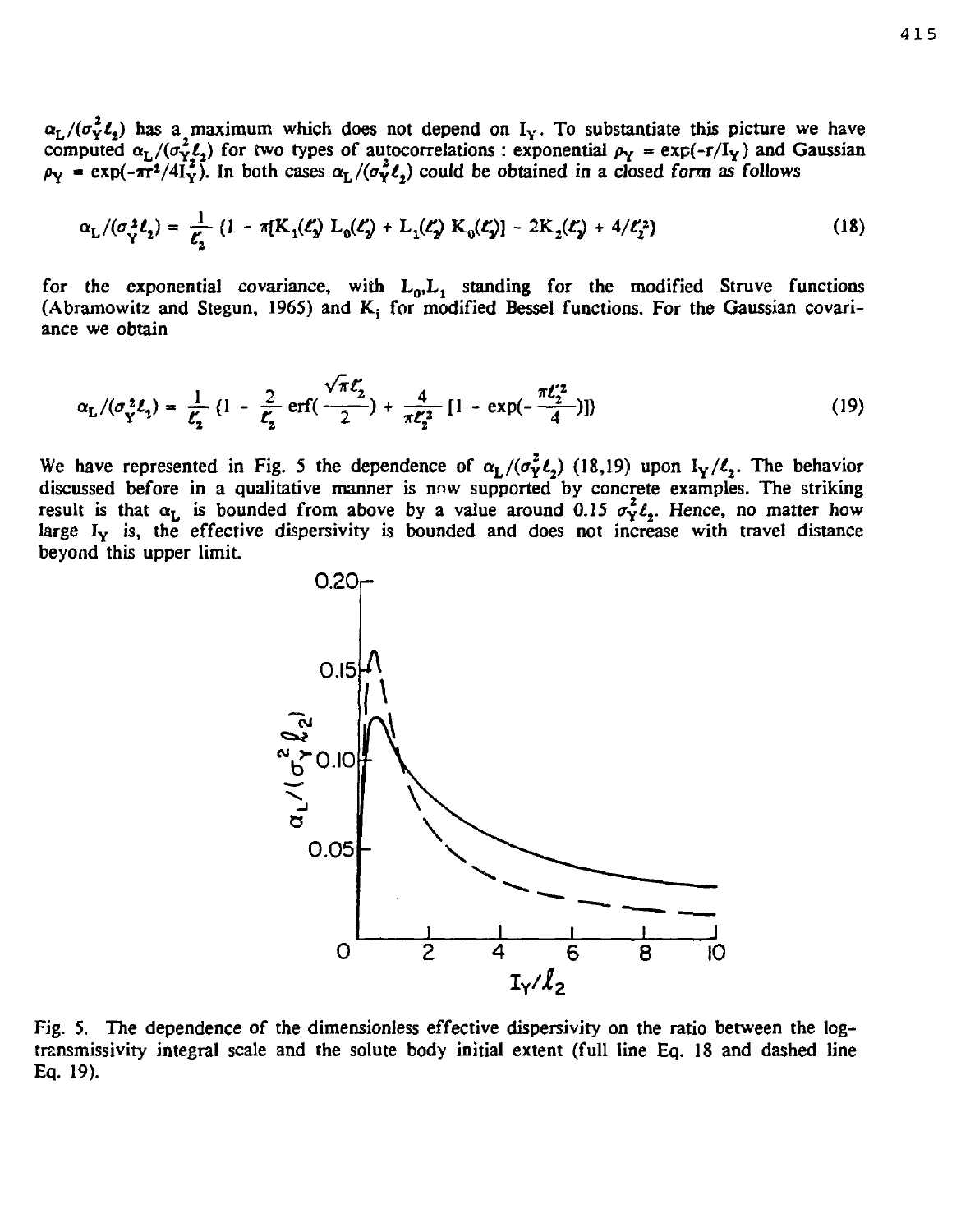To emphasize this point we have also represented in Fig. 6 the ratio  $\alpha_L/(\sigma_v^2I_v)$  as function of  $I_Y/\ell_z$ . At the ergodic limit  $I_Y/\ell_z \rightarrow 0$  this ratio is equal to unity (Eq. 3) but it drops quickly as the integral scale increases while *l<sup>t</sup>* is kept fixed. Conversely, we may interpret the result by figuring out a fixed I<sub>Y</sub> and a body of increasing size  $\ell_2$ . The ergodic limit is attained only for  $\ell_2$  of the order of tens of integral scales.



Fig. 6. The dependence of the dimensionless effective dispersivity on the ratio between the logtransmissivity integral scale and the solute body initial extent (full line Eq. 18 and dashed line Eq. 19).

We could derive the effective dispersivity for a rectangular body of finite  $l_1$  and  $l_2$  by using the general formulation of Eq. (12), albeit at the expense of more involved computations. It is believed that the conclusions are similar to those drawn in the partial cases.

### 5. Summary and conclusions.

In the present study we have examined transport in formations of a two-dimensional heterogeneous structure, representing for instance the spatial variability *of* aquifer transmissivity in the horizontal plane. Since the logtransmissivity correlation scale has been found to be of the order of 10<sup>3</sup> -10<sup>4</sup> meters, the theory predicts large values of the effective dispersivity if *ergodicity is obeyed.* We have demonstrated that for solute bodies or plumes of finite size, as it is the usual case, the ergodic requirements are not fulfilled. Furthermore, the effective longitudinal dispersivity is controlled by the initial size *transverse* to the mean flow rather than by IY, no matter *how large* is the latter. Ergodicity may be attained only if the initial transverse size of the solute body is large enough, say a few tens of logtransmissivity integral scales.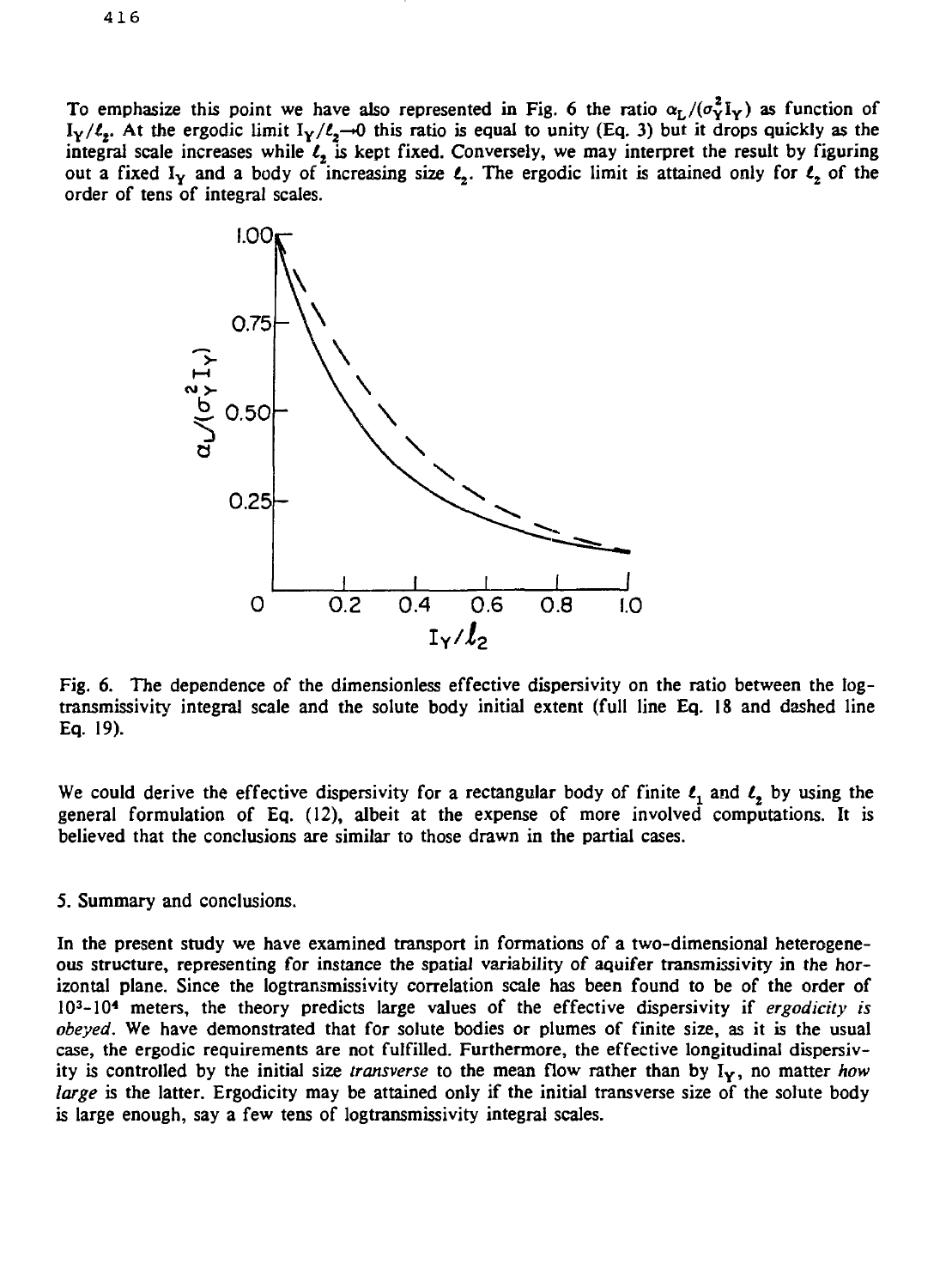The main conclusion is that for this type of two-dimensional heterogeneity and for a large or unbounded integral scale, the claim that the effective dispersivity is a continuously increasing function of the travel distance is not valid. The main reason is that it is based on an analysis which takes ergodicity for granted, which is not necessarily the case.

References

Abramowitz, M., and LA. Stegun 1965, *Handbook of Mathematical Functions,* Dover, New York.

Dagan, G. 1982, Stochastic modeling of groundwater flow by unconditional and conditional probabilities 2. The solute transport, Water Resour. Res., 18(4), 835-848.

Dagan, G. 1984, Solute transport in heterogeneous porous formations, J. Huid Mech., 145, 151-177.

Dagan, G. 1989, *Flow and Transport in Porous Formations,* Springer-Verlag, Berlin-Heidelberg.

Dagan, G. 1990, Transport in heterogeneous formations: spatial moments, ergodicity and effective dispersion, Water Resour. Res., Vol. 26, No. 6, 1281-1290.

Delhomme, J.P. 1979, Spatial variability and uncertainty in groundwater flow parameters: a geostatistical approach. Water Resour. Res., 15, 269-280.

Gelhar, L.J., and C.L. Axness 1983, Three-dimensional stochastic analysis of macrodispersion in aquifers, Water Resour. Res., 19, 161-180.

Gelhar, L J., A. Mantoglou, C. Welry, and K.R. Rehfeldt J985, A review of field-scale physical solute transport processes in saturated and unsaturated porous media, EPRI Rep. EA-4190.

Gelhar, L.J. 1986, Stochastic subsurface hydrology from theory to applications, Water Resour. Res., 22, 135S-145S.

Hewett, T.A. 1986, Fractal distributions of reservoir heterogeneity and their influence on fluid transport, SPE Paper 15386, presented at the 61st Annual Technical Conference SPE, New Orleans, Oct. 5-8, 1986.

Hoeksema, R.J., and P.K. Kitanidis 1984, An application of the geostatistical approach to the inverse problem in two dimensional groundwater modeling, Water Resour. Res., 20, 1009-1020.

Kitanidis, P.K. 1988, Prediction by the method of moments of transport in a heterogeneous formation, Journ. Hydrology, 102, 453-473.

Matheron, G., and G. de Marsily 1980, Is transport in porous media always diffusive? A counterexample, Water Resour. Res., 16, 901-917.